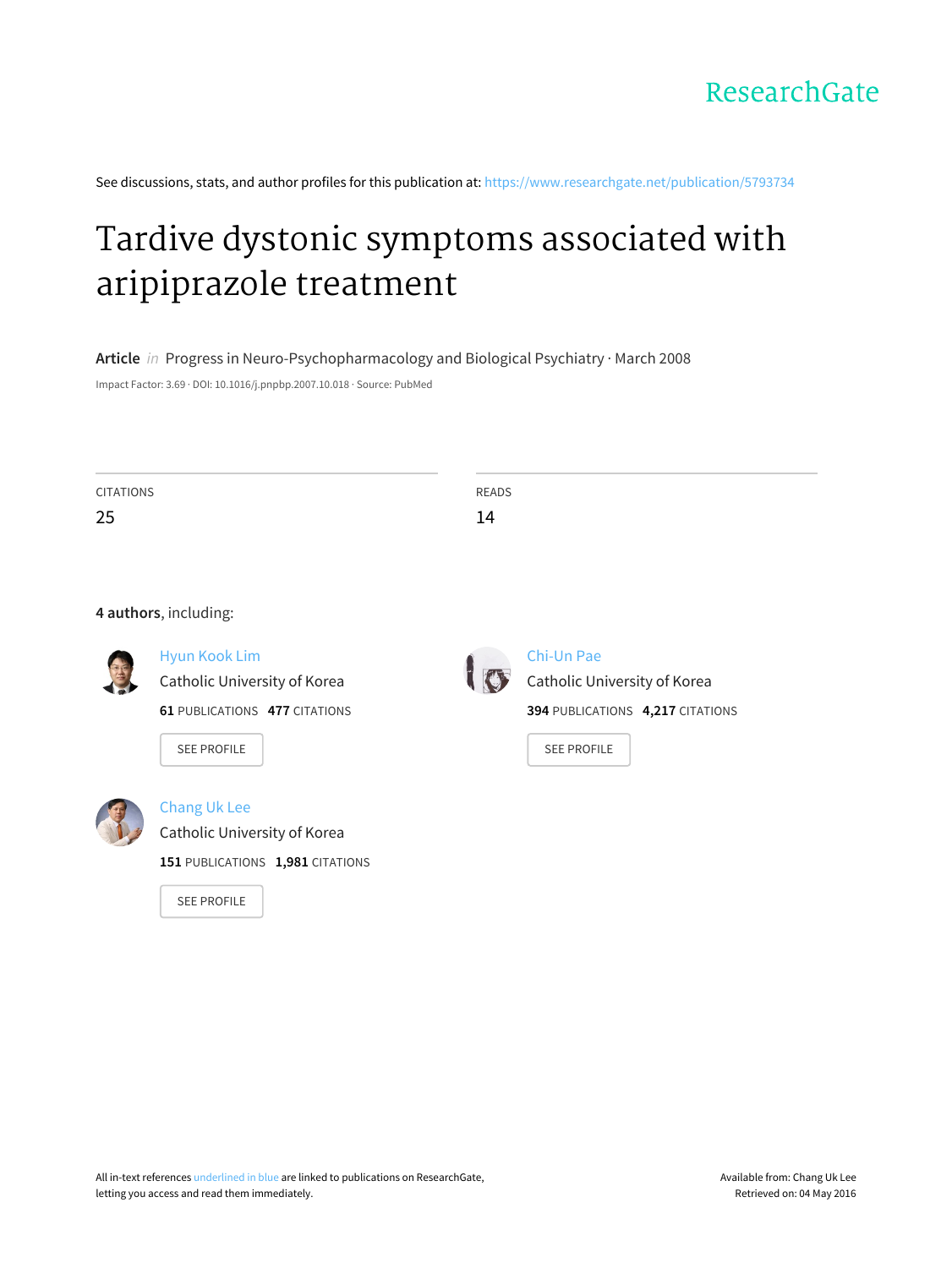

Available online at www.sciencedirect.com



**Progress In** Neuro-Psychopharmacology & Biological Psychiatry

Progress in Neuro-Psychopharmacology & Biological Psychiatry 32 (2008) 589–590

www.elsevier.com/locate/pnpbp

Letter to the Editor (Case report)

## Tardive dystonic symptoms associated with aripiprazole treatment

#### 1. Introduction

Oculogyric crisis is one of the common side-effect of antipsychotics ([Dorevitch, 1984](https://www.researchgate.net/publication/17046313_Neuroleptics_as_Causes_of_Oculogyric_Crises?el=1_x_8&enrichId=rgreq-8c087ba9-60bd-4627-b011-0f060aa5cda7&enrichSource=Y292ZXJQYWdlOzU3OTM3MzQ7QVM6MzM5ODA0NTIxODEyMDAxQDE0NTgwMjcxMTk4MTc=)). It is frequently recognized as acute dystonic reaction primarily involving the ocular muscles, although other movements including retrocollis, blepharospasm, contraction of the frontalis, and jaw opening may be associated as well ([Owens, 1990;](https://www.researchgate.net/publication/21172862_Dystonia_A_potential_psychiatric_pitfall?el=1_x_8&enrichId=rgreq-8c087ba9-60bd-4627-b011-0f060aa5cda7&enrichSource=Y292ZXJQYWdlOzU3OTM3MzQ7QVM6MzM5ODA0NTIxODEyMDAxQDE0NTgwMjcxMTk4MTc=) [Sachdev, 1993](https://www.researchgate.net/publication/15104802_Tardive_and_chronically_recurrent_oculogyric_crises?el=1_x_8&enrichId=rgreq-8c087ba9-60bd-4627-b011-0f060aa5cda7&enrichSource=Y292ZXJQYWdlOzU3OTM3MzQ7QVM6MzM5ODA0NTIxODEyMDAxQDE0NTgwMjcxMTk4MTc=)).

Tardive oculogyric crisis refers to delayed onset ocular muscle dystonia in chronically antipsychotic-treated patients and usually reported as a subtype of tardive dystonia ([Adityanjee et al., 1999](https://www.researchgate.net/publication/13110131_The_current_status_of_tardive_dystonia?el=1_x_8&enrichId=rgreq-8c087ba9-60bd-4627-b011-0f060aa5cda7&enrichSource=Y292ZXJQYWdlOzU3OTM3MzQ7QVM6MzM5ODA0NTIxODEyMDAxQDE0NTgwMjcxMTk4MTc=)). Most reports of tardive dystonia have been originated in cases with typical antipsychotics as well as with atipycal antipsychotics such as risperidone, olanzapine, clozapine ziprasidone and aripiprazole ([Dave, 1994;](https://www.researchgate.net/publication/15128532_Tardive_oculogyric_crises_with_clozapine?el=1_x_8&enrichId=rgreq-8c087ba9-60bd-4627-b011-0f060aa5cda7&enrichSource=Y292ZXJQYWdlOzU3OTM3MzQ7QVM6MzM5ODA0NTIxODEyMDAxQDE0NTgwMjcxMTk4MTc=) [Dunayevich and Strakowski, 1999;](https://www.researchgate.net/publication/12782679_Olanzapine-Induced_Tardive_Dystonia?el=1_x_8&enrichId=rgreq-8c087ba9-60bd-4627-b011-0f060aa5cda7&enrichSource=Y292ZXJQYWdlOzU3OTM3MzQ7QVM6MzM5ODA0NTIxODEyMDAxQDE0NTgwMjcxMTk4MTc=) [Rota et al., 2007;](https://www.researchgate.net/publication/6938497_Pisa_syndrome_during_aripiprazole_treatment_A_case_report?el=1_x_8&enrichId=rgreq-8c087ba9-60bd-4627-b011-0f060aa5cda7&enrichSource=Y292ZXJQYWdlOzU3OTM3MzQ7QVM6MzM5ODA0NTIxODEyMDAxQDE0NTgwMjcxMTk4MTc=) [Vercueil and Foucher, 1999;](https://www.researchgate.net/publication/12839850_Risperidone-induced_tardive_dystonia_and_psychosis?el=1_x_8&enrichId=rgreq-8c087ba9-60bd-4627-b011-0f060aa5cda7&enrichSource=Y292ZXJQYWdlOzU3OTM3MzQ7QVM6MzM5ODA0NTIxODEyMDAxQDE0NTgwMjcxMTk4MTc=) [Ziegenbein et al.,](https://www.researchgate.net/publication/8999402_Ziprasidone-Induced_Pisa_Syndrome_after_Clozapine_Treatment?el=1_x_8&enrichId=rgreq-8c087ba9-60bd-4627-b011-0f060aa5cda7&enrichSource=Y292ZXJQYWdlOzU3OTM3MzQ7QVM6MzM5ODA0NTIxODEyMDAxQDE0NTgwMjcxMTk4MTc=) [2003](https://www.researchgate.net/publication/8999402_Ziprasidone-Induced_Pisa_Syndrome_after_Clozapine_Treatment?el=1_x_8&enrichId=rgreq-8c087ba9-60bd-4627-b011-0f060aa5cda7&enrichSource=Y292ZXJQYWdlOzU3OTM3MzQ7QVM6MzM5ODA0NTIxODEyMDAxQDE0NTgwMjcxMTk4MTc=)).

Given a characteristic receptor binding profile that combines partial agonistic activity at  $D_2$  and  $5HT_1A$  receptors, aripiprazole may have benefits in the treatment of tardive syndromes ([Duggal,](https://www.researchgate.net/publication/8912198_Aripiprazole-Induced_Improvement_in_Tardive_Dyskinesia_4?el=1_x_8&enrichId=rgreq-8c087ba9-60bd-4627-b011-0f060aa5cda7&enrichSource=Y292ZXJQYWdlOzU3OTM3MzQ7QVM6MzM5ODA0NTIxODEyMDAxQDE0NTgwMjcxMTk4MTc=) [2003](https://www.researchgate.net/publication/8912198_Aripiprazole-Induced_Improvement_in_Tardive_Dyskinesia_4?el=1_x_8&enrichId=rgreq-8c087ba9-60bd-4627-b011-0f060aa5cda7&enrichSource=Y292ZXJQYWdlOzU3OTM3MzQ7QVM6MzM5ODA0NTIxODEyMDAxQDE0NTgwMjcxMTk4MTc=)). It has been known that the risk of aripiprazole for movement disorder has been considered lower than that of other atypicals, although two case reports of tardive dystonia associated with aripiprazole have been available to date ([Oommen et al.,](https://www.researchgate.net/publication/6558668_Aripiprazole-induced_tardive_dystonia_3?el=1_x_8&enrichId=rgreq-8c087ba9-60bd-4627-b011-0f060aa5cda7&enrichSource=Y292ZXJQYWdlOzU3OTM3MzQ7QVM6MzM5ODA0NTIxODEyMDAxQDE0NTgwMjcxMTk4MTc=) [2006;](https://www.researchgate.net/publication/6558668_Aripiprazole-induced_tardive_dystonia_3?el=1_x_8&enrichId=rgreq-8c087ba9-60bd-4627-b011-0f060aa5cda7&enrichSource=Y292ZXJQYWdlOzU3OTM3MzQ7QVM6MzM5ODA0NTIxODEyMDAxQDE0NTgwMjcxMTk4MTc=) [Pinninti et al., 2006](https://www.researchgate.net/publication/6826545_Tardive_Dystonia-Associated_Prescription_of_Aripiprazole?el=1_x_8&enrichId=rgreq-8c087ba9-60bd-4627-b011-0f060aa5cda7&enrichSource=Y292ZXJQYWdlOzU3OTM3MzQ7QVM6MzM5ODA0NTIxODEyMDAxQDE0NTgwMjcxMTk4MTc=)).

We here present the case of a patient with mental retardation who developed a reversible tardive oculogyric crisis after treatment with aripiprazole monotherapy.

## 2. Case report

A 23-year-old man was brought to the Department of psychiatry Kangnam St. Mary's Hospital for increasingly aggressive and disruptive behavior, persecutory delusion and auditory hallucination. He had been diagnosed with Down syndrome and mental retardation at an early age. The persecutory delusion and hallucination had been begun since his age 20. Thus, his diagnosis was axis I: schizophrenia paranoid type, axis II: mental retardation and axis III: down syndrome by DSM-IV-TR criteria. Although the aggression began earlier in childhood, he was becoming progressively more dangerous in his community because of his increasing size and the increasingly frequent and indiscriminate nature of his assaultive behavior. He did not take any psychiatric treatment for his symptoms.

Aripiprazole was begun at 10 mg/day in our clinic and maintained. On the day 7 of the treatment, he complained mild tremor on his left hand, however this symptom was subsided by the next day. In spite of the spontaneous remission of the tremor, we could not exclude the possibilities of extrapyramidal symptom (EPS) by aripiprazole treatment. Therefore, 5 mg/day procyclidine, an anticholinergic agent was added because of prevention of EPS of aripiprazole. Shortly thereafter, his psychotic symptoms began to improve, with decreased aggression, persecutory delusion, auditory hallucination and social withdrawal. After 2 month of treatment, he complained urination difficulty, therefore procyclidine was discontinued promptly and bethanecol chloride 15 mg/day was added. His urination difficulty was subsided by the 1 week of bethanechol treatment. Thereafter, the bethanechol treatment was discontinued.

By the 9th month of treatment, he began to experience recurrent dystonic reactions characterized by fixed upward gaze and hyperextended neck. The involuntary conjugate ocular deviations was fixed to the upper right side and lasted for 1 h with the frequency of 2–3 times per week. His ocular symptom was not precipitated by any psychiatric symptoms such as delusion or hallucination nor any other physical symptoms such as fatigue. His ocular deviation was associated with the symptom torticollis, the hyperextension of the right cervical muscles. The duration and the frequency of the torticollis were similar to that of the ocular muscle deviations. Upon examination, he did not have any other dyskinetic and dystonic movements. There was no familial history of movement disorder. A thorough neurological examination and brain imaging revealed no other abnormalities. These oculogyric crises were relieved by lorazepam 1 mg/day and procyclidine 5 mg/day and occurred much less frequently when we decreased the aripiprazole dosage to 5 mg/day. After 1 week of lorazepam, procyclidine treatment and dose reduction of the aripiprazole, the frequency and duration of the dystonic symptoms had been changed from 2–3times per week and 1 h to 1 time per week and less than 20 min.

Two months later, he did not complain any event of oculogyric crises and dystonic movements. After numerous discussions with him and his parents about the risks and benefits of aripiprazole, he continues to take aripiprazole at 5 mg/day, along with procyclidine, 5 mg/day, and lorazepam 1 mg/day. He continues to benefit behaviorally from the drug regimen.

## 3. Discussion

There have been a few case reports where aripiprazole has been found to improve symptoms of tardive dyskinesia in patients